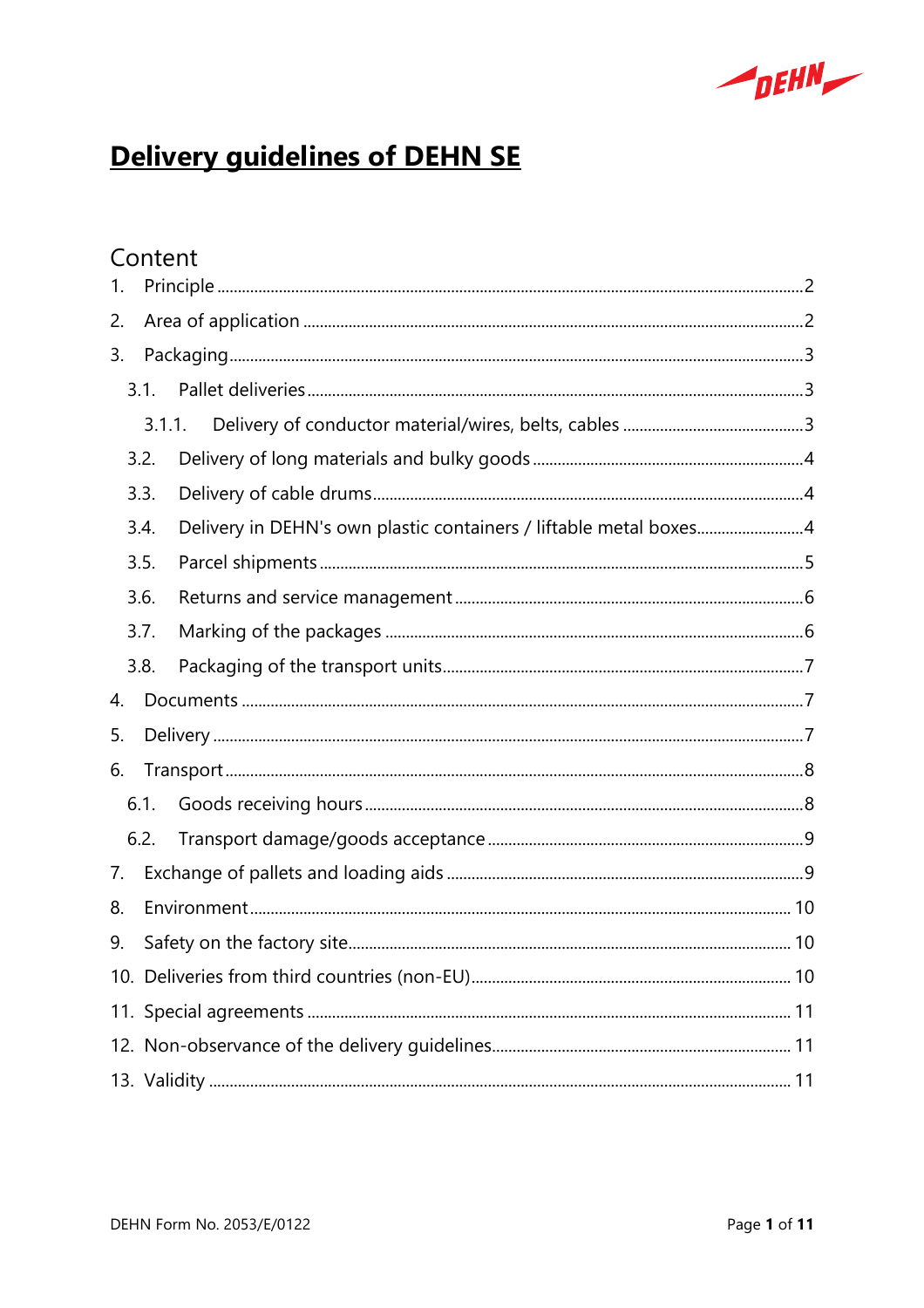

# **1. Principle**

As a result of the constantly growing competitive pressure, ever greater importance is being attached to the timely provision of goods and the associated reliable supply of customers.

The quality of the logistics has an increasingly strong influence on competitiveness and is becoming a major success factor.

In view of this, the constantly increasing demands necessitate the continuous improvement of processes and the partnership-based cooperation between DEHN and its suppliers.

Automatic warehousing systems and conveying equipment and a computer-assisted warehouse management system are used at DEHN for optimum stock management and the subsequent processes.

In order to ensure the smooth and reliable operation of these systems, it is absolutely essential to comply with the specifications.

These delivery guidelines from DEHN therefore form the binding basis for the active integration of suppliers in the logistic processes and the targeted improvement of internal processes and flows of goods.

They are, however, also an important prerequisite for the fast and smooth flow of goods from our suppliers via our Incoming Goods Department to the internal points of use or on to our customers.

The following delivery specifications are to be considered binding supplementary agreements to our General Terms & Conditions of Purchase and Ordering Specifications (HGB, ADSp) irrespective of the agreed terms of delivery (INCOTERMS® 2020).

Suppliers are generally obliged to deliver goods from non-EU countries according to the delivery conditions stated on our order.

# **2. Area of application**

Applicable to the respective delivery location of DEHN (see point 6).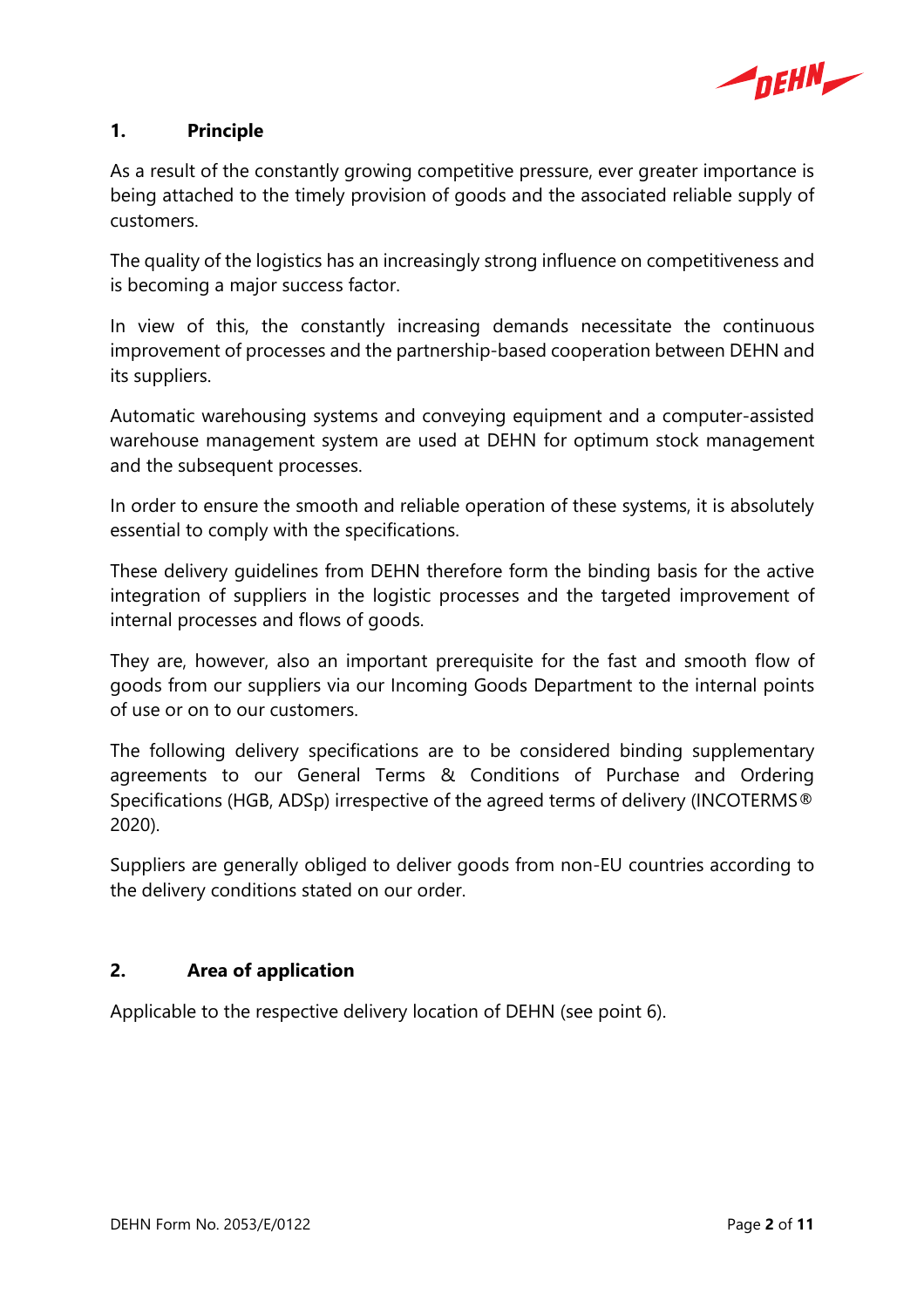

# **3. Packaging**

All shipments handed over to a freight forwarding company must be securely packed to make them safe for transport and prevent unauthorised access.

As a matter of principle, all goods are to be delivered on flawless loading aids.

Each supplier must ensure that the goods reach their destination in proper condition by using appropriate goods carriers, packaging and suitable loading aids.

# **3.1. Pallet deliveries**

Delivered pallets must meet the following specifications:

- **general delivery only on Quality Class A Euro pallets**
- **maximum height per pallet: 1400 mm incl. pallet**
- **max. weight per pallet: 800 kg**
- palletised goods may not be loaded beyond the edge of the pallets, if the goods permit this
- the cardboard boxes are to be packed with the **label on the outside**
- care must be taken to distribute the weight of the packed pallet evenly
- in principle heavy articles must be packed at the bottom and light articles at the top (note about possible damage)
- the size of the cardboard box is to be matched as well as possible to the contents
- deformed and damaged packaging units will not be accepted

Note: DEHN accepts deviations only with express permission.

#### **3.1.1. Delivery of conductor material/wires, belts, cables**

Delivered pallets must meet the following specifications:

- **general delivery only on Quality Class A Euro pallets**
- **maximum depth/length of the pallet: 1350 mm**
- **minimum bottom deckboard length: 1200 mm**
- **max. weight per pallet: 1100 kg**
- the specified and agreed packaging/coil unit per pallet must be adhered to
- the single coils are to be labelled if specified
- the supplier must ensure the stability and the even distribution of weight on the packed unit
- deformed and damaged packaging units will not be accepted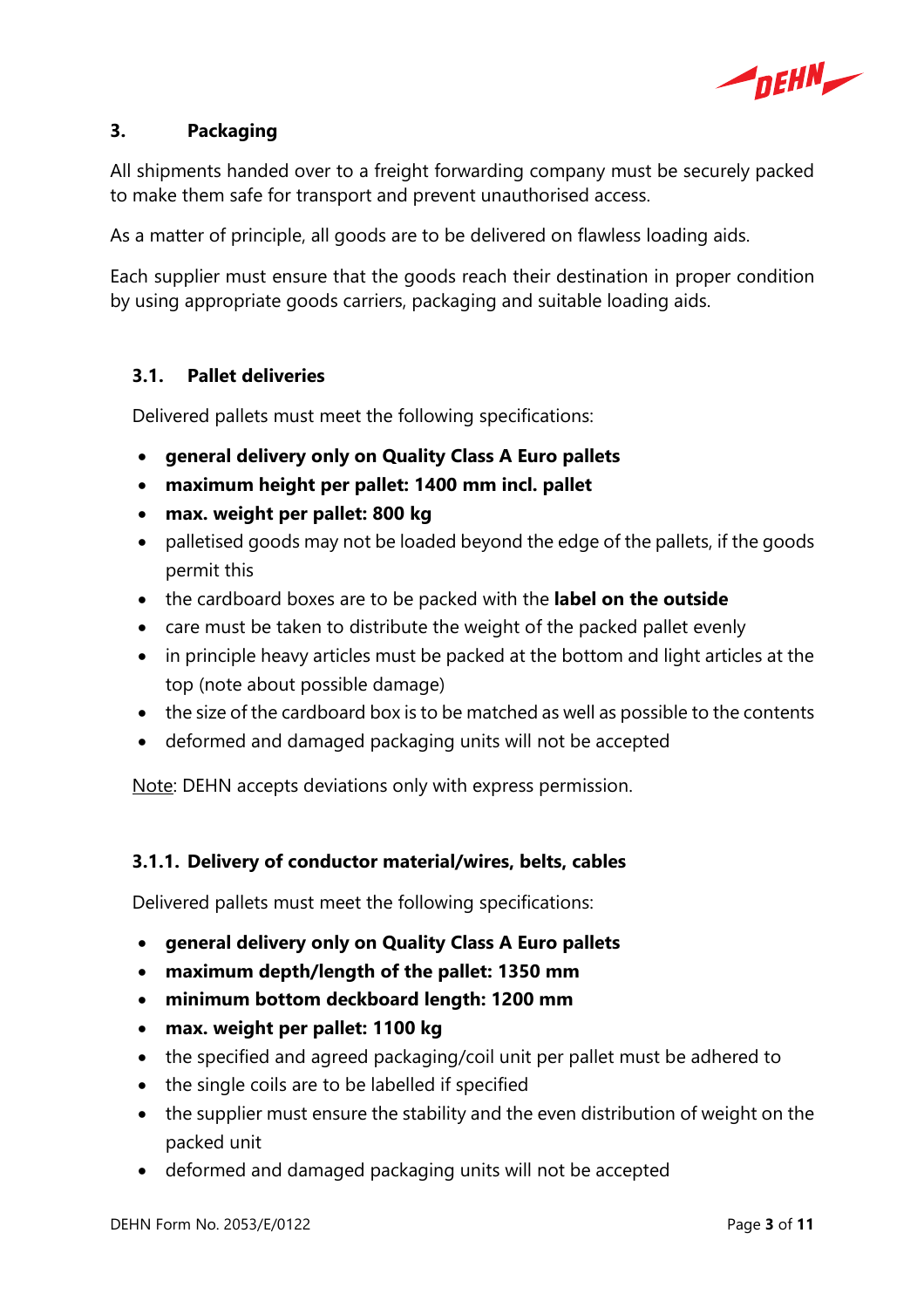

Note: DEHN accepts deviations only with express permission.

#### **3.2. Delivery of long materials and bulky goods**

- the goods must be bundled/packaged as firm, stable units solid wooden composites are also accepted
- **maximum length of the units: 6000 mm**
- **maximum height: 600 mm**
- **maximum width: 800 mm**
- **the bundles/packages must be forklift accessible (clearance of at least 100 mm)**

#### **3.3. Delivery of cable drums**

- **maximum diameter of cable drums: 1200 mm**
- **by delivery on pallets, Quality Class A Euro pallets are standard**
- palletised goods may not be loaded beyond the edge of the pallets, if the goods permit this

#### **3.4. Delivery in DEHN's own plastic containers / liftable metal boxes**

If a special agreement has been reached regarding delivery in DEHN's own containers/liftable metal boxes, it is mandatory to comply with the following directions:

- The specified container types and container quantities per article must be complied with. Deviations must be agreed with the Incoming Goods Department prior to delivery.
- External/other labels may not be affixed to DEHN's own containers.
- All containers must be filled in such a way that there is still sufficient space below the upper edge for the lid and/or that no components can fall out during transport on the conveyor.

Liftable metal boxes: Maximum fill level to 10 cm below the upper edge Plastic containers: Maximum fill level to 2 cm below the upper edge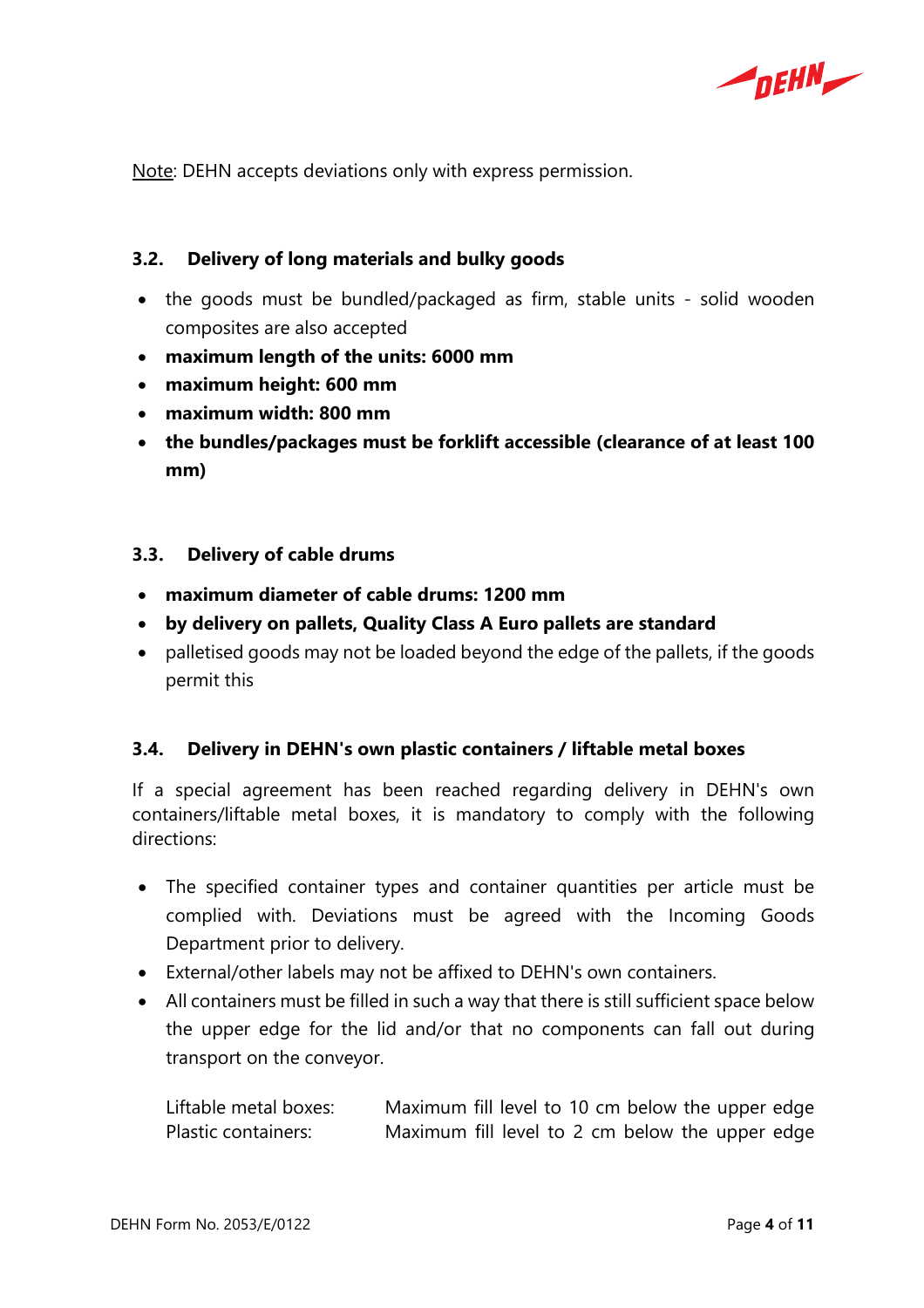

If the specified quantities do not allow these directions to be followed, the Incoming Goods Department must be informed so that new quantity specifications can be formulated.

- The supplier must make sure that only clean and residue-free containers/liftable metal boxes are used when filling.
- Damaged containers / liftable metal boxes must be put aside. Further use is to be discussed with our Incoming Goods Department.
- DEHN's own containers and liftable metal boxes may only be used in traffic with DEHN.
- The supplier is responsible for ensuring that the appropriate and specified containers / liftable metal boxes / lids are available in sufficient quantities and quality to be able to complete the current purchase orders on time and in accordance with the specifications.

The supplier must ensure that empty containers, liftable metal boxes and lids are requested from DEHN in good time and in sufficient quantities.

- On principle, all containers should have lids. If necessary, the lids must be secured to the containers using stretch film or plastic straps.
- All enquiries regarding container types / container quantities and requests for empty containers should, if possible, be sent by e-mail to the employees in the Incoming Goods Department: **Wareneingang@dehn.de**

# **3.5. Parcel shipments**

The delivery of cardboard packages and parcels containing orders placed by DEHN is subject to the following guidelines:

- the delivery note and other documents must be visible from the outside and should be in a shipping document pouch
- the sender must be clearly identifiable
- the goods must be safely packed to prevent breakage and the cardboard box filled with bubble wrap or suitable paper/corrugated cardboard material
- foam polystyrene packaging is to be avoided
- delivery of damaged parcels will not be taken and acceptance will be refused
- the weight of the individual parcels may not exceed 20 kg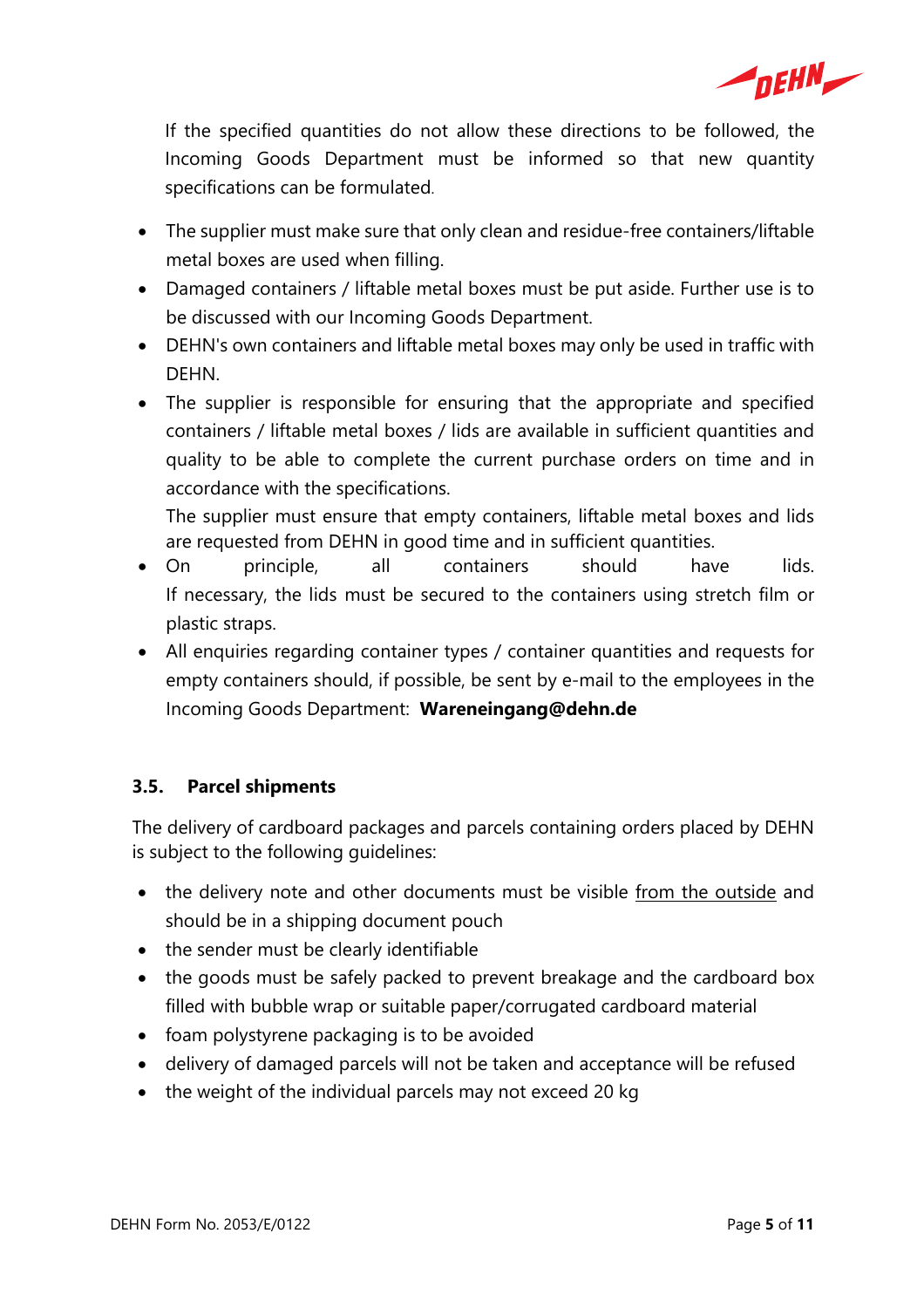

#### **3.6. Returns and service management**

The Returns and Service Management team handles the following returns / service returns:

#### **a. Returns**

- returns of goods
- complaints

The returns are handled at our location in Mühlhausen.

#### **b. Service returns**

- repairs
- technical tests
- maintenance tests

The service returns are handled at our location in Neumarkt. To ensure smooth processing, please observe the following procedure.

- All packages should be marked on the outside with the returns number provided by our returns management team.
- Goods should be suitably packed and secured to ensure that they suffer no further damage during transit to DEHN.

# **3.7. Marking of the packages**

A delivery note must accompany each shipment. This is generally attached to the outside of at least one of the packages.

If a shipment consists of several packages, the package containing the delivery note must be clearly and visibly marked.

The number of packages that make up the shipment must be visible from the outside (package 1 of 4, 2 of 4, etc.).

The individual packages must be distinctly marked with our address, so that it is obvious, that they are intended for us.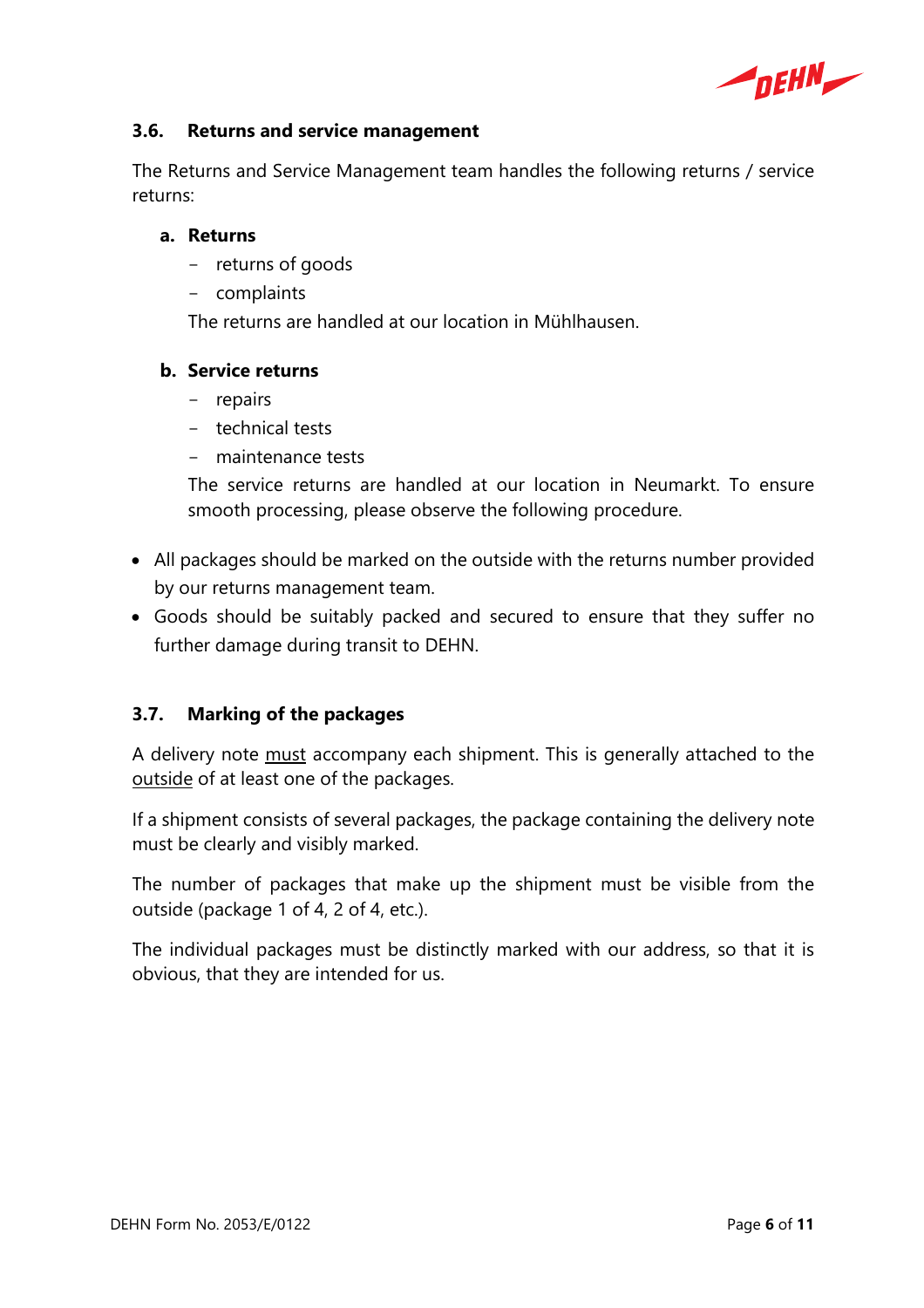$\blacktriangleleft$ <sub>DEHN</sub>

#### **3.8. Packaging of the transport units**

In the case of heavy and bulky goods, in particular, the pallets and packages must be adequately secured with foil and plastic or steel straps in accordance with the load securing regulations.

Whenever possible, different goods should be delivered in separate, unmixed packages/containers.

The supplier must ensure that the packaging is stable, especially in the case of cable material and long or bulky goods.

#### **4. Documents**

So that fast entry in the warehouse management system is possible, the **delivery note must** contain the following details:

- DEHN purchase order number
- order item number
- DEHN part/material number
- your DEHN supplier number
- your delivery note number
- specification of the gross and net weight
- number of packages

#### **5. Delivery**

Single-variety packages and individual packaging units must be labelled with our part/material number and the quantity.

Mixed packages should be avoided as a matter of principle. However, if mixed packages are necessary, they must be

- marked with all part/material numbers and quantities
- identified as mixed packages.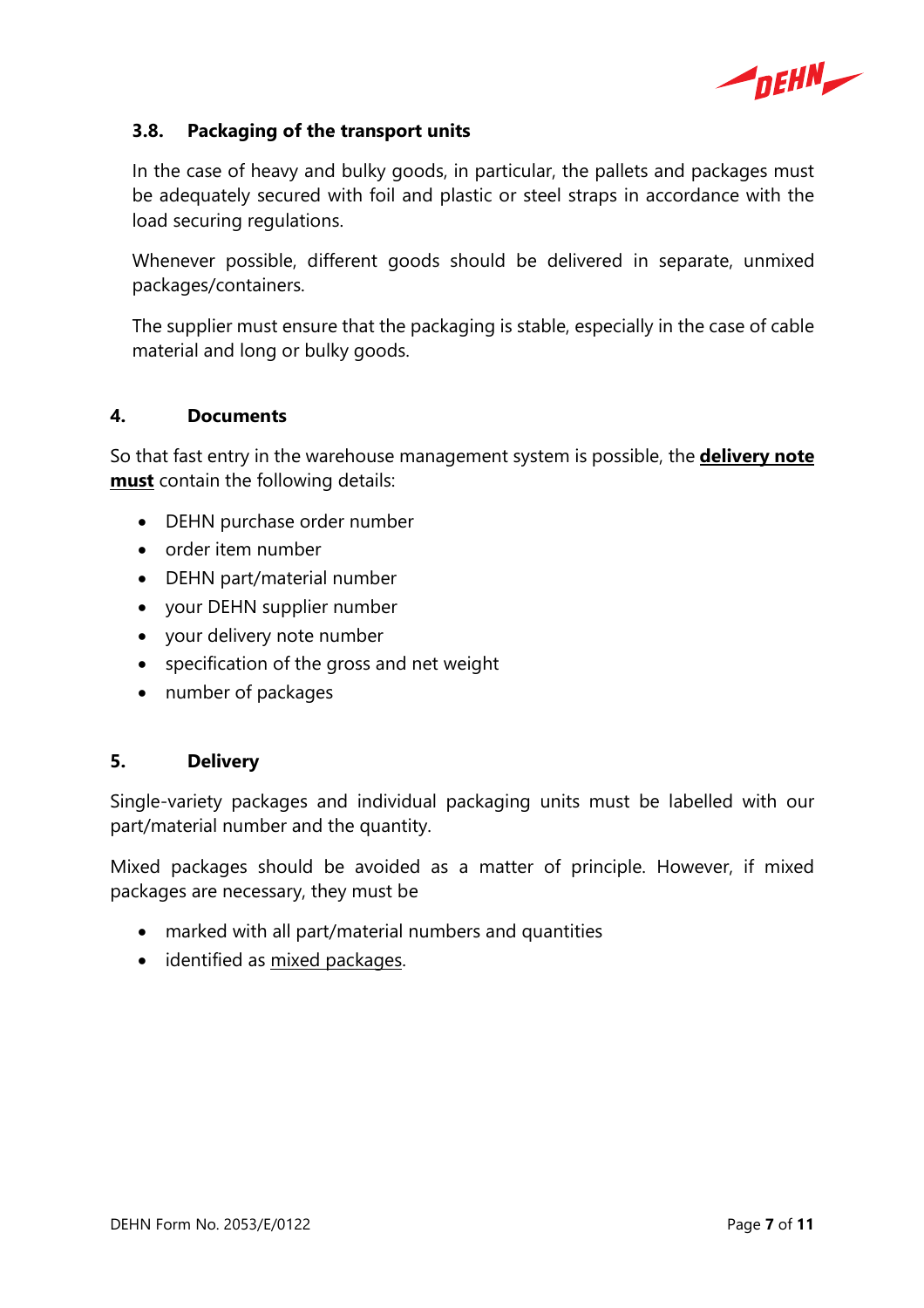

#### **6. Transport**

#### **6.1. Goods receiving hours**

The following delivery times are binding for the delivery points:

• Location 02 DEHN SE Am Ludwigskanal 1 92360 Mühlhausen Monday - Thursday: 7.00 am - 12 noon and 12.30 pm - 3.00 pm Friday: 7.00 am - 12 noon Phone +49 (0)9181 906 1131 or 906 1360 Fax +49 (0)9181 906 1028 or 906 55 1131 mailto: *Wareneingang@dehn.de*  • Location 01 DEHN SE Hans-Dehn-Straße 1 92318 Neumarkt Monday - Thursday: 6.45 am - 12 noon and 12.30 pm - 3.00 pm Friday: 6.45 am - 12 noon Phone +49 (0)9181 906 1419 or 906 1760

Fax +49 (0)9181 906 1518 mailto: *Wareneingang@dehn.de* 

#### Note:

- The two delivery points are located within a radius of 10 kilometres
- We reserve the right to divert shipments from one of these two goods receiving points to the other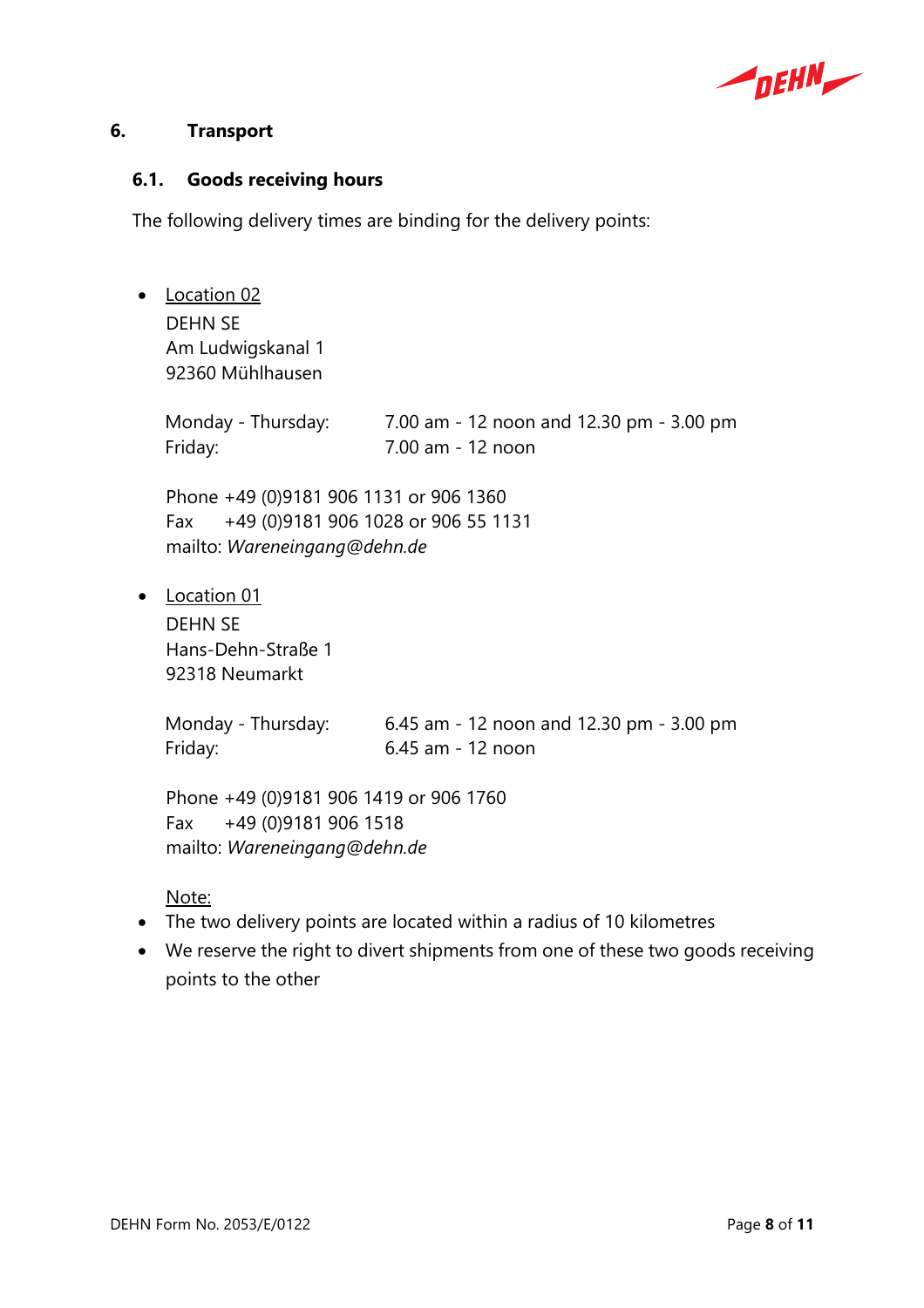

# **6.2. Transport damage/goods acceptance**

- the supplier must ensure that the transported goods reach their destination in perfect condition
- if goods are delivered in a damaged state, DEHN reserves the right to refuse acceptance of the goods at the supplier's expense
- the shipments are accepted conditionally, subject to subsequent checking of quality and quantity
- only the number of packages delivered (packages, pallets, parcels, etc.) will be acknowledged to the freight forwarder
- the qualitative and quantitative goods receiving inspection takes place in due course on the basis of the delivery note
- obvious packaging defects as well as deviations in the quantity of the packages must be confirmed by the freight forwarder on the way bill
- concealed transport damage not visible during acceptance of goods will be notified to the suppler within a maximum of 5 working days for adjustment

# **7. Exchange of pallets and loading aids**

The receipt of loading aids is documented.

If these loading aids do not meet the specifications set out in section 3, they will not be exchanged and acceptance may be refused.

DEHN generally exchange Euro pallets immediately. If the pallets are not exchanged immediately, then the pallet credits are to be claimed and collected within 6 months at the latest - later claims for loading aids can no longer be considered.

Special and/or returnable containers must be stated on the delivery notes and explicitly declared to the Incoming Goods Department.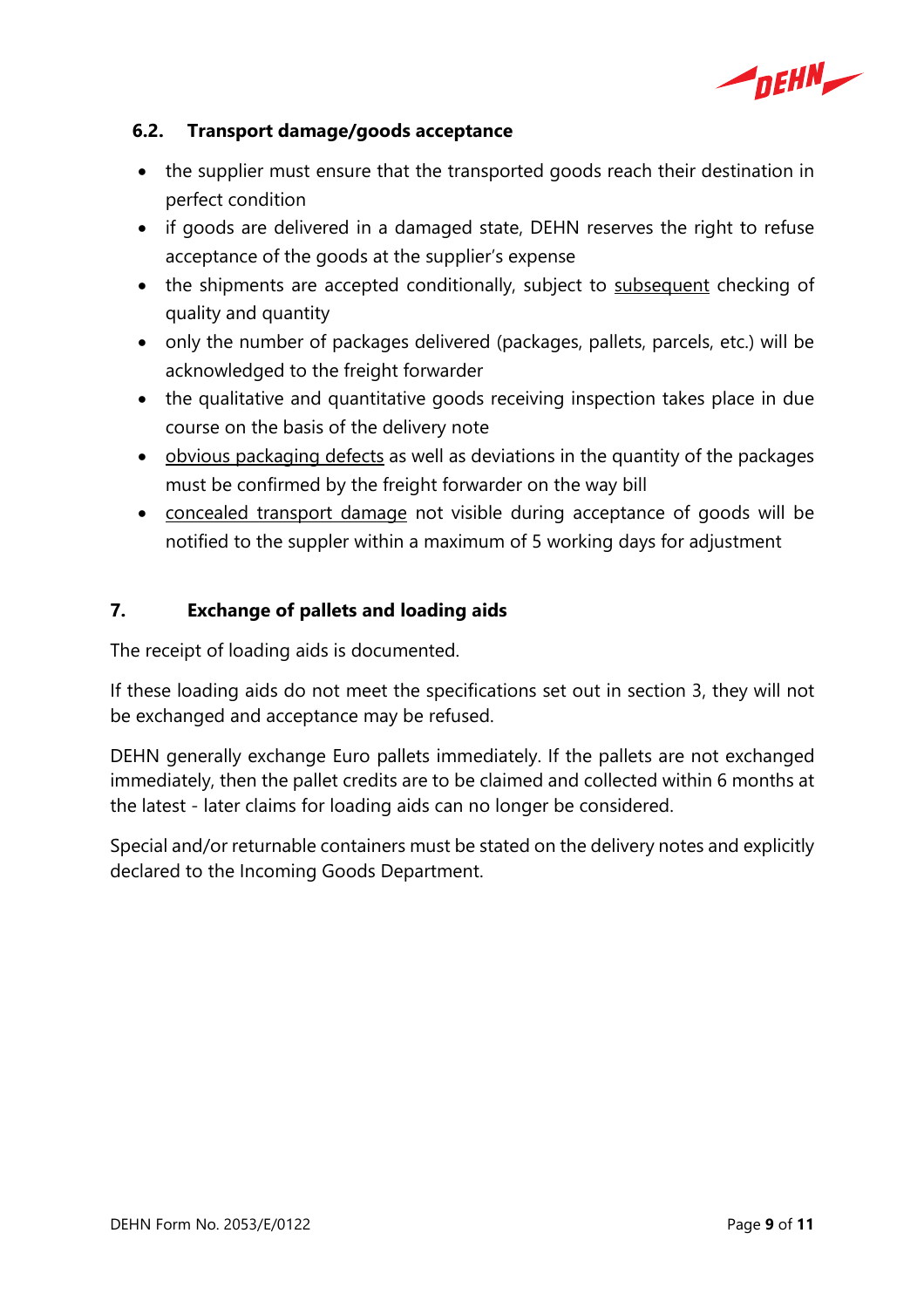

#### **8. Environment**

It is DEHN's declared goal to pack and deliver products in a way that is as resource and environmentally friendly as possible.

For this reason, we also attach great importance to environmentally friendly or environmentally compatible packaging for deliveries from our suppliers.

The type of packaging should allow environmentally friendly disposal and be free of harmful substances.

Foil and plastic packaging should be completely omitted whenever possible.

In addition to reducing the amount of non-recyclable materials, this ensures the environmentally friendly disposal of the packaging material used.

# **9. Safety on the factory site**

For reasons of industrial safety, wearing protective footwear and a safety vest is mandatory for all drivers on the DEHN SE premises.

# **10. Deliveries from third countries (non-EU)**

Consignments of non-Union goods sent by normal post will neither be accepted nor temporarily stored by us. A renowned transport service provider should be commissioned with delivery.

If, as in the case of an agreed delivery condition such as "DAP: Neumarkt, Germany (INCOTERMS® 2020)", DEHN is responsible for customs duty, the delivering service provider must advise us of the shipment prior to customs treatment by e-mail to **zoll@dehn.de** to obtain corresponding customs clearance instructions.

The customs clearance info provided by our Customs Clearance and Export Control department communicates information on duty unpaid delivery in the New Computerised Transit System (NCTS) per T1 document within the scope of our Authorised Consignee status (normal case). Under special circumstances (e.g. inward/outward processing, or fallback procedure) the transport service provider, acting as a direct representative, is authorised to request the release for free circulation.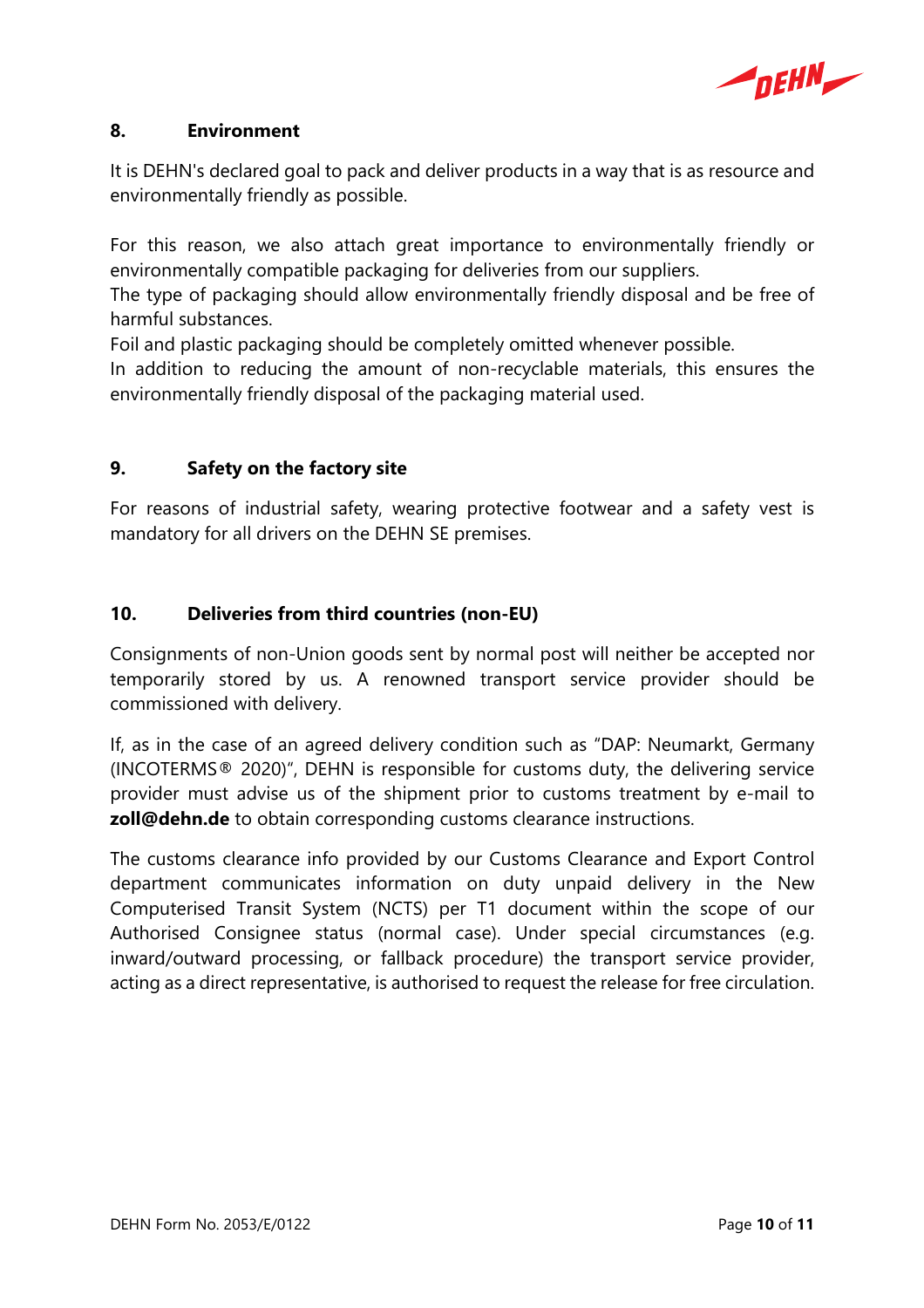

#### **11. Special agreements**

Special agreements deviating from these delivery guidelines must always be agreed in advance in writing with the responsible employees at DEHN.

#### **12. Non-observance of the delivery guidelines**

In case of failure to observe the above guidelines, DEHN SE reserves the right to inform you of the identified shortcomings.

In case of recurrence, you will no doubt understand that we have to invoice you for the expense of repackaging, identification or marking at a rate of €40.00 per hour. In the case of goods which need to be transported internally because they were delivered to the wrong location, we will charge flat-rate compensation to the amount of €30.00.

#### **13. Validity**

These guidelines are valid as of January 2022 and binding for all suppliers and service providers of DEHN.

All previous versions thus lose their validity.

Please inform your Dispatch Department to ensure that these specifications are observed and implemented.

Thank you in advance for your support. Should you have any questions, please do not hesitate to contact us.

Yours sincerely

DEHN SE

i.V. Christian Müller i.A. Matthias Nerlich Director of Logistics **Head of Central Warehouse** 

Attachment 1: Packaging guidelines for loading maritime containers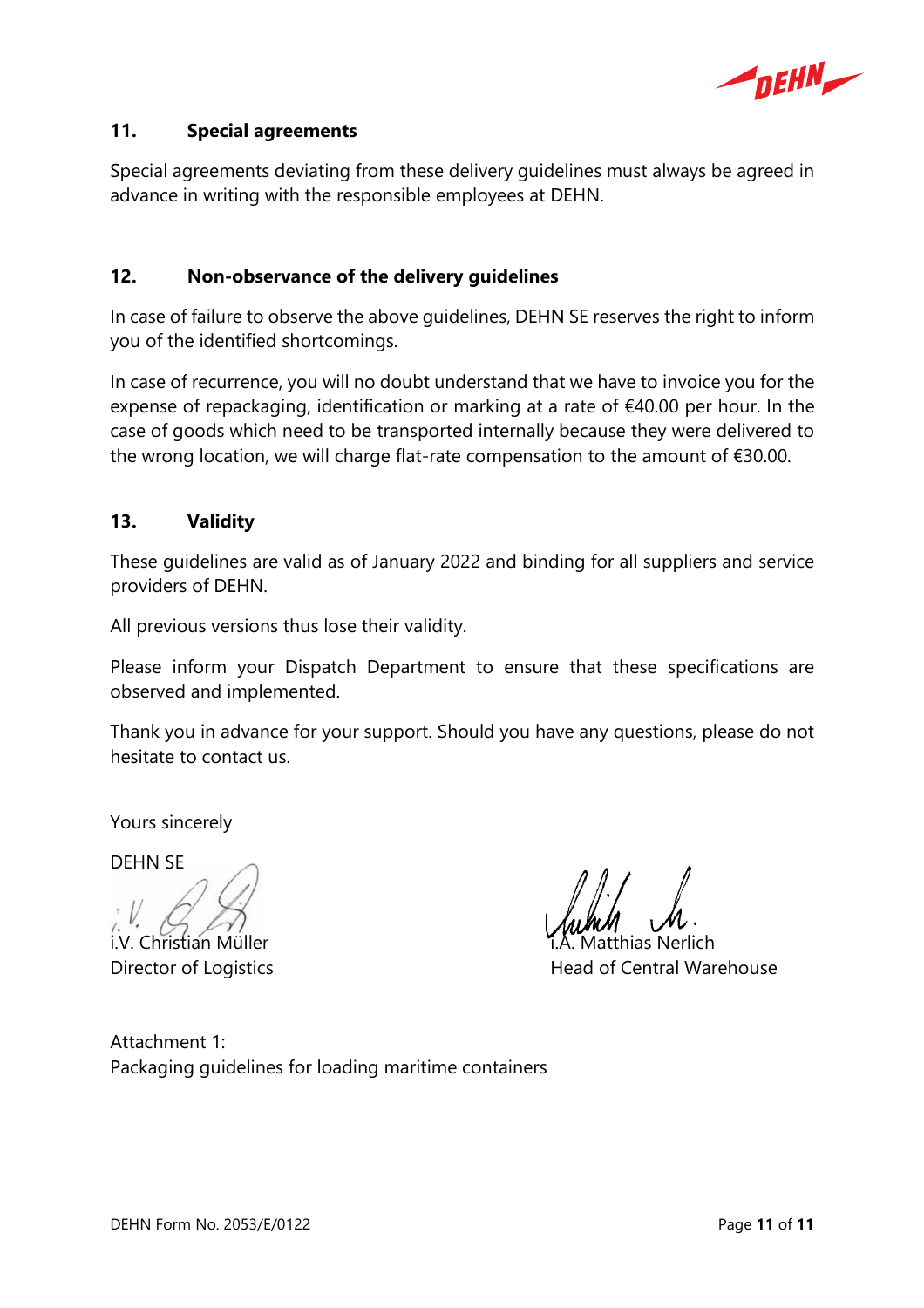

# **Attachment 1: Packaging guidelines for loading maritime containers**

- All individual packing units must be bundled so that they keep their shape and cannot move about under strain.
- This bundling should be performed with PET or stainless steel band (not steel strapping) and must bundle the whole packing unit together as tightly as possible – see photos.
- The bundling must be tight and sturdy enough to ensure that the bands do not come loose during transport and that the packing unit is compact and stable over the complete duration. Each packing unit must, as can be seen in the photos, be secured with 4 bands.





- When stacking in a container (2 packing units on the floor and two packing units on top) the four packing units must be secured to the end wall using lashing straps / steel bands / timber planks, or other suitable materials. Each packing unit must be secured individually.
- The next four packing units loaded must again be secured to the end wall at the front and so on.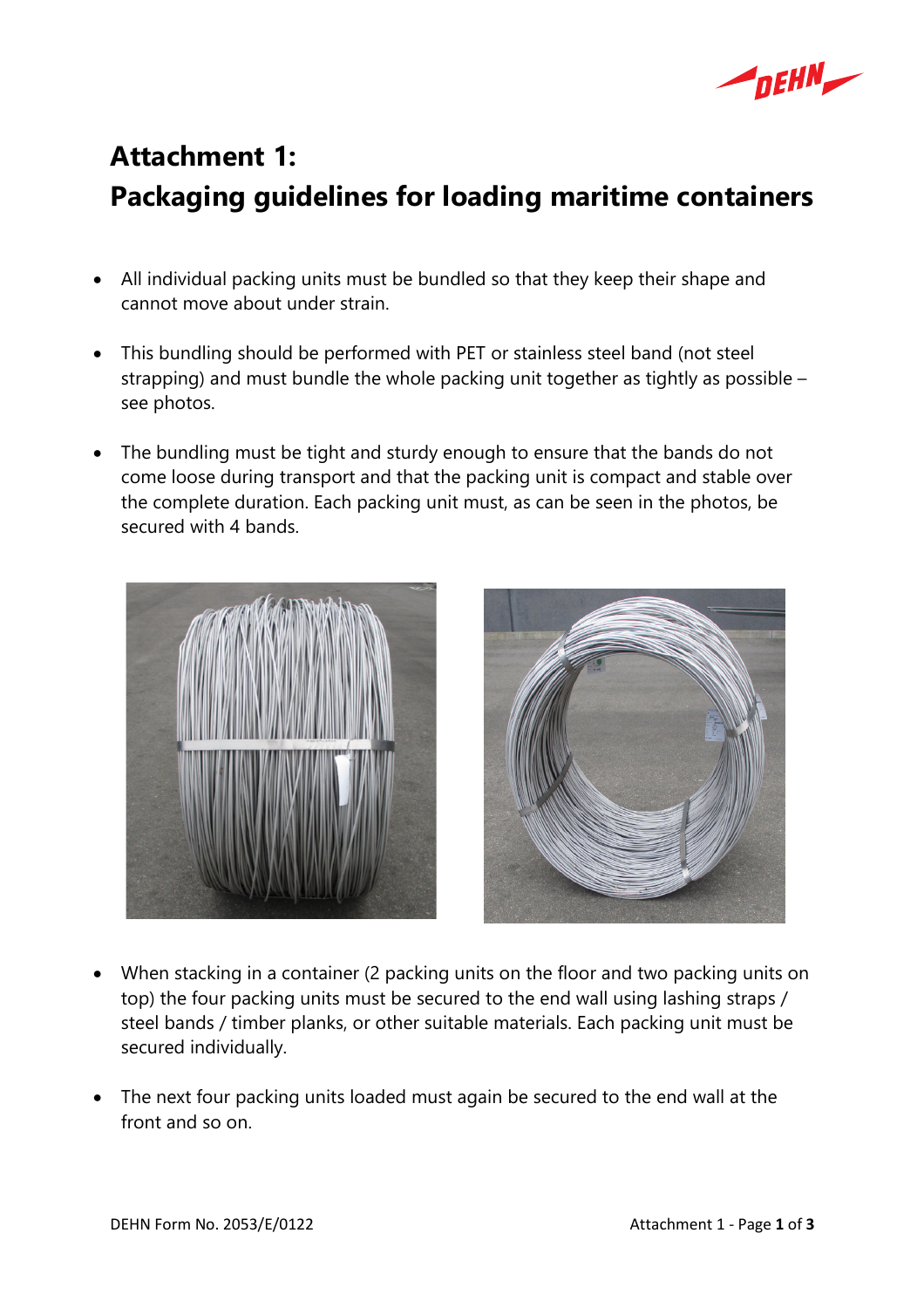

 A suitable and sufficiently load carrying intermediate layer made of palettes, boards or similar must be provided between the bottom packing unit and the one piled on top. It is important that the upper packing unit has full contact with the surface. This intermediate layer should be constructed in such a way that the packing units are inclined forwards – see photos.





• In the final row it is essential that the last packing units loaded in the container are secured in such a way that they do not put pressure on the inside of the door of the container (danger when opening the door to unload) – see diagram



 On principle containers should be loaded in such a way that it is possible to unload from the back using a forklift. Long material should therefor be palletized or equipped with suitable underlay woods.